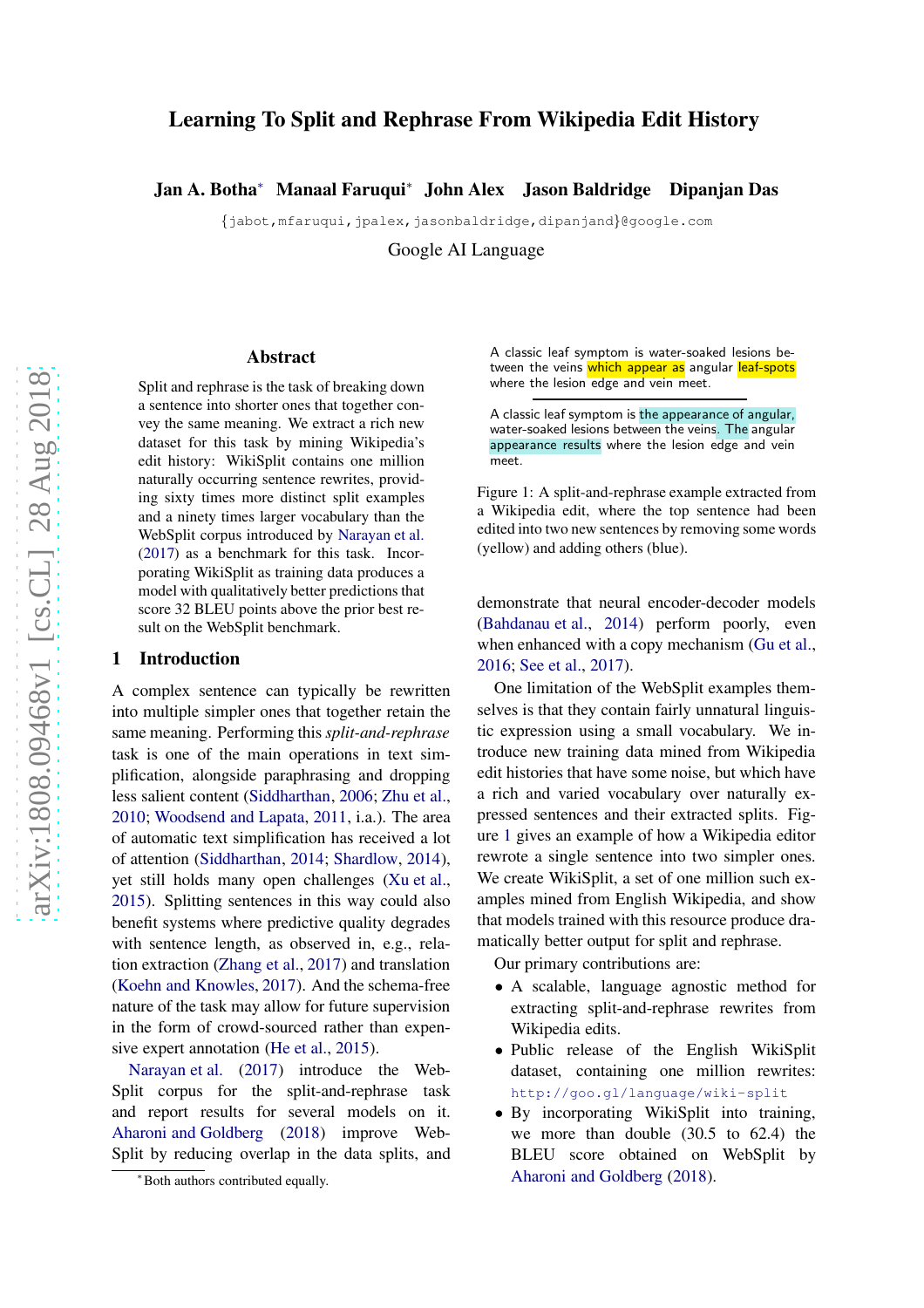*Correct*

*Street Rod is the first in a series of two games released for the PC and Commodore 64 in 1989.* Street Rod is the first in a series of two games. It was released for the PC and Commodore 64 in 1989.

*He played all 60 minutes in the game and rushed for 114 yards, more yardage than all the Four Horsemen combined.* He played all 60 minutes in the game. He rushed for 114 yards, more yardage than all the Four Horsemen combined.

#### *Unsupported*

*When the police see Torco's injuries, they send Ace to a clinic to be euthanized, but he escapes and the clinic worker covers up his incompetence.*

When the police see Torco's injuries to his neck, they believe it is a result of Ace biting him. They send Ace to a clinic to be euthanized, but he escapes and the clinic worker covers up his incompetence.

*Missing*

*The avenue was extended to Gyldenløvesgade by Copenhagen Municipality in 1927-28 and its name was changed to Rosenørns All´e after Ernst Emil Rosenørn (1810-1894)* .

The avenue was extended to Gyldenløvesgade by Copenhagen Municipality in 1927-28. The street was named after Ernst Emil Rosenørn (1810-1894) .

<span id="page-1-1"></span>Table 1: Examples of correct and noisy sentence splits extracted from Wikipedia edits. Noise from unsupported or missing statements is visualized with the same coloring as in Figure [1.](#page-0-0)

## 2 The WikiSplit Corpus

WebSplit provides a basis for measuring progress on splitting and rephrasing sentences. However, its small size, inherent repetitiveness, and synthetic nature limit its broader applicability. In particular, we see it as a viable benchmark for evaluating models, but not for training them. To that end, we introduce the WikiSplit corpus and detail its construction next.

#### 2.1 Mining Wikipedia Edits

Wikipedia maintains snapshots of entire documents at different timestamps, which makes it possible to reconstruct edit histories for documents. This has been exploited for many NLP tasks, including sentence compression [\(Yamangil and Nelken](#page-5-14), [2008](#page-5-14)), text simplification [\(Yatskar et al.,](#page-5-15) [2010](#page-5-15); [Woodsend and Lapata](#page-5-3), [2011;](#page-5-3) [Tonelli et al.](#page-5-16), [2016\)](#page-5-16) and modeling semantic edit intentions [\(Yang et al.,](#page-5-17) [2017](#page-5-17)).

To construct the WikiSplit corpus, we identify edits that involve sentences being split. A list of sentences for each snapshot is obtained by stripping HTML tags and Wikipedia markup and running a sentence break detector [\(Gillick](#page-5-18), [2009\)](#page-5-18). Temporally adjacent snapshots of a Wikipedia page are then compared to check for sentences that have undergone a split like that shown in Figure [1.](#page-0-0) We search for splits in both temporal directions.

Given all candidate examples extracted this way, we use a high-precision heuristic to retain only high quality splits. To extract a full sentence C and its candidate split into  $S = (S_1, S_2)$ ,

| <i>Thresh.</i> $\delta$   Correct Unsupp. Miss. |     |    | Size             |
|-------------------------------------------------|-----|----|------------------|
|                                                 | 161 | 35 | 1.4m             |
| 0.2                                             | 168 | 35 | 1.0 <sub>m</sub> |
| 0.3                                             | 169 | 31 | 0.5 <sub>m</sub> |

<span id="page-1-2"></span>Table 2: Quality vs corpus size trade-off when setting the similarity threshold. The counts are for a random sample of 100 split-and-rephrase examples extracted using our method (i.e., 200 simple sentences). Keys: Unsupported; Missing

we require that  $C$  and  $S_1$  have the same trigram prefix,  $C$  and  $S_2$  have the same trigram suffix, and  $S_1$  and  $S_2$  have different trigram suffixes. To filter out misaligned pairs, we use BLEU scores [\(Papineni et al.,](#page-5-19) [2002](#page-5-19)) to ensure similarity between the original and the split versions.

Specifically, we discard pairs where  $BLEU(C,$  $S_1$ ) or BLEU(C,  $S_2$ ) is less than  $\delta$  (an empirically chosen threshold). If multiple candidates remain for a given sentence  $C$ , we retain  $\arg \max_S (\text{BLEU}(C, S_1) + \text{BLEU}(C, S_2)).^1$  $\arg \max_S (\text{BLEU}(C, S_1) + \text{BLEU}(C, S_2)).^1$  $\arg \max_S (\text{BLEU}(C, S_1) + \text{BLEU}(C, S_2)).^1$ 

#### 2.2 Corpus Statistics and Quality

Our extraction heuristic is imperfect, so we manually assess corpus quality using the same categorization schema proposed by [Aharoni and Goldberg](#page-5-10) [\(2018](#page-5-10)); see Table [1](#page-1-1) for examples of *correct*, *unsupported* and *missing* sentences in splits extracted from Wikipedia. We do this for 100 randomly selected examples

<span id="page-1-0"></span><sup>&</sup>lt;sup>1</sup>We attempted to mitigate other noise inherent in Wikipedia by removing items that 1) repeated a token more than three times in a row; 2) contained a token longer than 25 characters; 3) were suggestive of profane vandalism.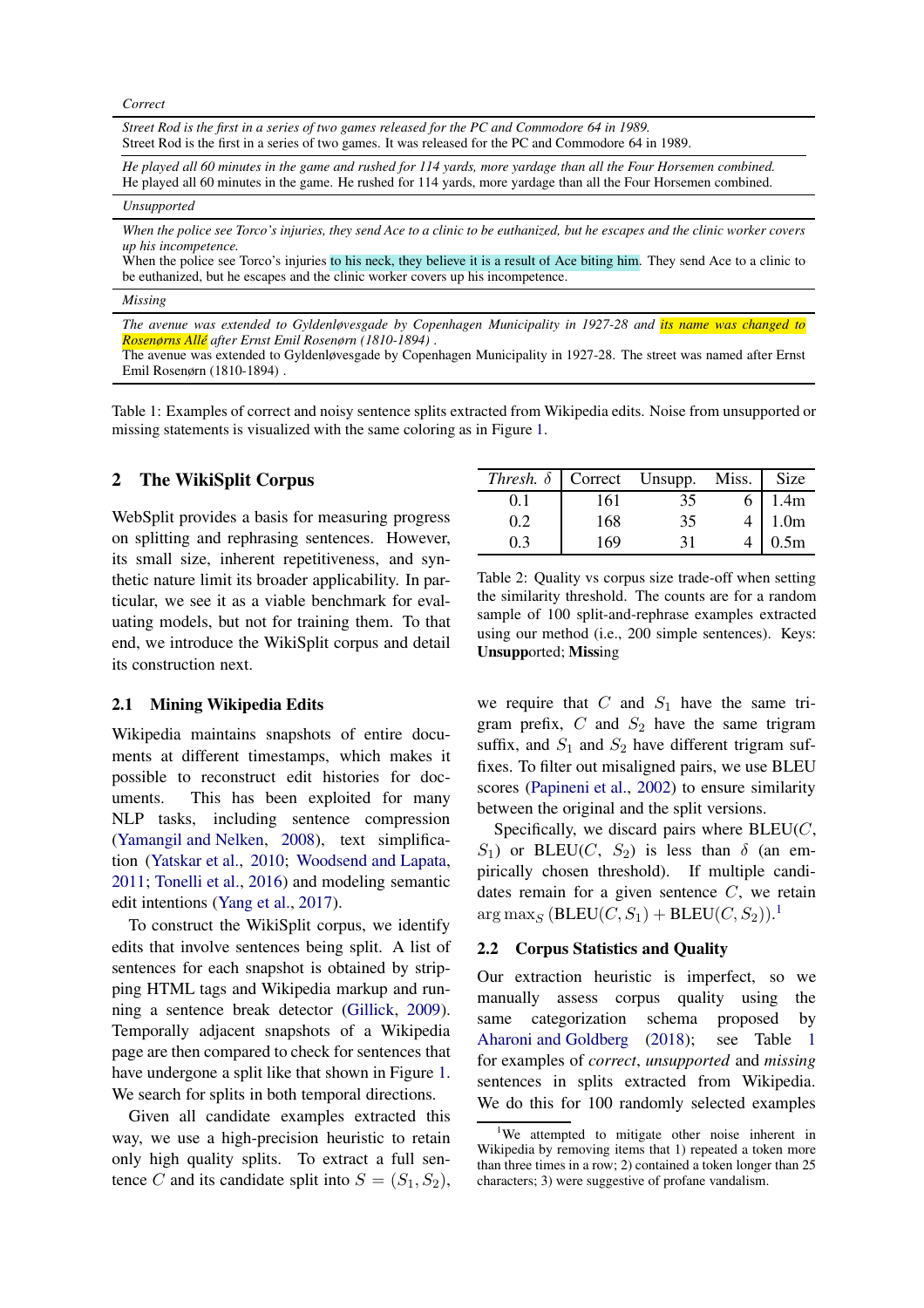|                | WebSplit         |        | WikiSplit        |                  |
|----------------|------------------|--------|------------------|------------------|
|                | Count            | Unique | Count            | Unique           |
| $\overline{C}$ | 1.3 <sub>m</sub> | 17k    | 1.0 <sub>m</sub> | 1.0 <sub>m</sub> |
| S'             | 6.1 <sub>m</sub> | 28k    | 2.0 <sub>m</sub> | 1.9 <sub>m</sub> |
|                | 344k             | 7k     | 33.1m            | 633k             |

<span id="page-2-0"></span>Table 3: Training corpus statistics in terms of complex sentences (C), simple sentences ( $S' = \cup_i S_i$ ) and tokens (t, appearing across unique complex sentences). WikiSplit provides much greater diversity and scale.

using three different thresholds of  $\delta$ . As shown in Table [2,](#page-1-2)  $\delta$ =0.2 provides the best trade-off between quality and size.

Out of the 100 complex sentences in the sample, only 4 contained information that was not completely covered by the simple sentences. In our corpus, every complex sentence is split into two simpler sentences, so the sample contains 200 simple sentences. Out of these we found 168 (84%) to be correct, while 35 (18%) contained unsupported facts. Thus, for the overall sample of 100 split-and-rephrase examples, 68% are perfect while 32% contain some noise (either unsupported facts or missing information). We stress that our main goal is to use data extracted this way as training data and accept that its use for evaluation is an imperfect signal with some inherent noise and bias (by construction).

After extraction and filtering, we obtain over one million examples of sentence splits from around 18 million English documents. We randomly reserved 5000 examples each for tuning, validation and testing, producing 989,944 unique complex training sentences, compared to the 16,938 of WebSplit (cf. Table [3\)](#page-2-0).

#### 2.3 Comparison to WebSplit

[Narayan et al.](#page-5-0) [\(2017](#page-5-0)) derived the WebSplit corpus by matching up sentences in the WebNLG corpus [\(Gardent et al.,](#page-5-20) [2017](#page-5-20)) according to partitions of their underlying meaning representations (RDF triples). The WebNLG corpus itself was created by having crowd workers write sentential realizations of one or more RDF triples. The resulting language is often unnatural, for example, *"Akeem Dent once played for the Houston Texans team which is based in Houston in Texas."*[2](#page-2-1)

Repetition arises because the same sentence fragment may appear in many different examples. This is to be expected given that WebSplit's small vocabulary of 7k words must account for the 344k tokens that make up the distinct complex sen-tences themselves.<sup>[3](#page-2-2)</sup>

This is compounded in that each sentence contains a named entity by construction. In contrast, our large new WikiSplit dataset offers more natural and diverse text (see examples in Table [1\)](#page-1-1), having a vocabulary of 633k items covering the 33m tokens in its distinct complex sentences.

The task represented by our WikiSplit dataset is *a priori* both harder and easier than that of the WebSplit dataset – harder because of the greater diversity and sparsity, but potentially easier due to the uniform use of a single split.

Of the two datasets, WebSplit is better suited for evaluation: its construction method guarantees cleaner data than is achieved by our extraction heuristic, and it provides multiple reference decompositions for each complex sentence, which tends to improve the correlation of automatic metrics with human judgment in related text generation tasks [\(Toutanova et al.](#page-5-21), [2016](#page-5-21)).

### 3 Experiments

In order to understand how WikiSplit can inform the split-and-rephrase task, we vary the composition of the training set when training a fixed model architecture. We compare three training configurations: WEBSPLIT only, WIKISPLIT only, and BOTH, which is simply their concatenation.

Text-to-text training instances are defined as all the unique pairs of  $(C, S)$ , where C is a complex sentence and  $S$  is its simplification into multiple simple sentences [\(Narayan et al.](#page-5-0), [2017](#page-5-0); [Aharoni and Goldberg](#page-5-10), [2018](#page-5-10)). For training, we delimit the simple sentences with a special symbol. We depart from the prior work by only using a subset of the WebSplit training set: we take a fixed sub-sample such that each distinct  $C$  is paired with a single S, randomly selected from the multiple possibilities in the dataset. This scheme produced superior performance in preliminary experiments.

As a quality measure, we report multi-reference

<span id="page-2-1"></span> ${}^{2}$ Given RDF triple: {(H\_Txns, city, Texas), (Akeem\_Dent, formerTeam, H\_Txns), (H\_Txns, city, Houston) }.

<span id="page-2-2"></span> $3$ We use WebSplit v1.0 throughout, which is the scaled-up re-release by [Narayan et al.](#page-5-0) [\(2017\)](#page-5-0) at <http://github.com/shashiongithub/Split-and-Rephrase>, commit a9a288c. Preliminary experiments showed the same trends on the smaller v0.1 corpus, as resplit by [Aharoni and Goldberg](#page-5-10) [\(2018](#page-5-10)).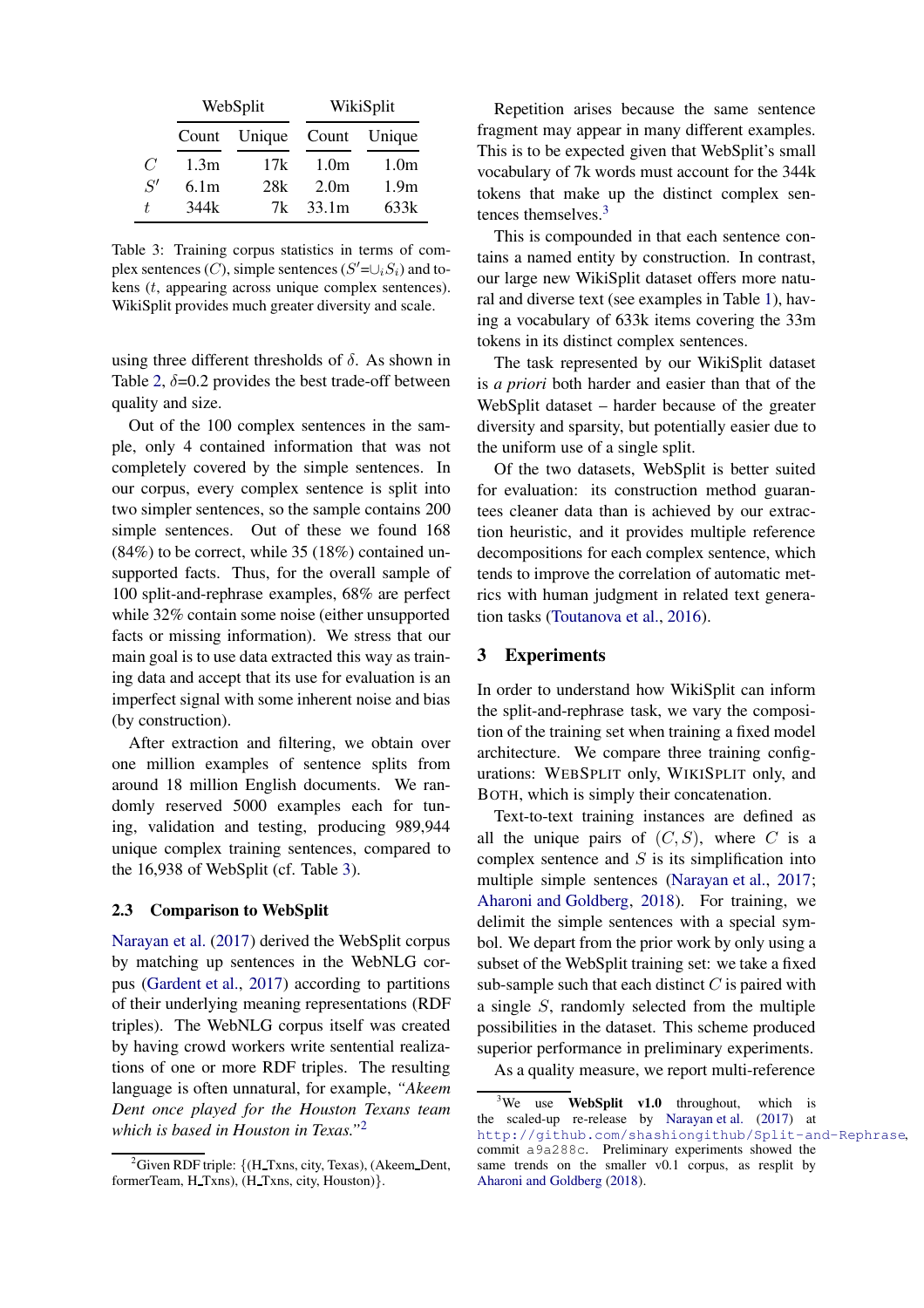| $\downarrow$ train/eval $\rightarrow$ | WebSplit 1.0 | WikiSplit |
|---------------------------------------|--------------|-----------|
| <b>SOURCE</b>                         | 58.0         | 73.4      |
| <b>SPLITHALF</b>                      | 54.9         | 71.7      |
| WEBSPLIT                              | 35.3         | 42        |
| WIKISPLIT                             | 59.4         | 76.0      |
| <b>BOTH</b>                           | 61.4         | 76.1      |

<span id="page-3-3"></span>Table 4: Corpus-level BLEU scores on the validation sets for the same model architecture trained on different data.

*corpus-level* BLEU[4](#page-3-0) [\(Papineni et al.,](#page-5-19) [2002](#page-5-19)), but include sentence-level BLEU (sBLEU) for direct comparison to past work.<sup>[5](#page-3-1)</sup> We also report lengthbased statistics to quantify splitting.

We use the same sequence-to-sequence architecture that produced the top result for [Aharoni and Goldberg](#page-5-10) [\(2018](#page-5-10)), "Copy512", which is a one-layer, bi-directional LSTM (cell size 512) with attention [\(Bahdanau et al.](#page-5-11), [2014](#page-5-11)) and a copying mechanism [\(See et al.](#page-5-13), [2017](#page-5-13)) that dynamically interpolates the standard word distribution with a distribution over the words in the input sentence. Training details are as described in the Appendix of [Aharoni and Goldberg](#page-5-10) [\(2018](#page-5-10)) using the OpenNMT-py framework [\(Klein et al.](#page-5-22), [2017](#page-5-22)).[6](#page-3-2)

#### 3.1 Results

We compare to the SOURCE baseline, which is the previously reported method of taking the unmodified input sentence as prediction, and we add SPLITHALF, the natural baseline of deterministically splitting a complex sentence into two equallength token sequences and appending a period to the first one.

Table [4](#page-3-3) compares our three training configurations on the validation sets of both WebSplit and WikiSplit. The WEBSPLIT model scores 35.3 BLEU on the WebSplit validation set but fails to generalize beyond its narrow domain, as evidenced by reaching only 4.2 BLEU on the WikiSplit validation set.

The example predictions in Table [7](#page-4-0) illustrate how this model tends to drop content ("Alfred Warden", "mouth", "Hamburg"), hallucinate common elements from its training set ("food", "ingre-

|                  | <b>BLEU</b> | sBLEU | #S/C | #T/S |
|------------------|-------------|-------|------|------|
| Reference        |             |       | 2.5  | 10.9 |
| <b>SOURCE</b>    | 58.7        | 56.1  | 1.0  | 20.5 |
| <b>SPLITHALF</b> | 55.7        | 53.0  | 2.0  | 10.8 |
| AG18             | 30.5        | 25.5  | 2.3  | 11.8 |
| WEBSPLIT         | 34.2        | 30.5  | 2.0  | 8.8  |
| WIKISPLIT        | 60.4        | 58.0  | 2.0  | 11.2 |
| Вотн             | 62.4        | 60.1  | 2.0  | 11.0 |

<span id="page-3-4"></span>Table 5: Results on the WebSplit v1.0 test set when varying the training data while holding model architecture fixed: corpus-level BLEU, sentence-level BLEU (to match past work), simple sentences per complex sentence, and tokens per simple sentence (micro-average). AG18 is the previous best model by [Aharoni and Goldberg](#page-5-10) [\(2018\)](#page-5-10), which used the full WebSplit training set, whereas we downsampled it.

dient", "publisher") and generally fails to produce coherent sentences.

In contrast, the WIKISPLIT model achieves 59.4 BLEU on the WebSplit validation set, *without observing any in-domain data*. It also outperforms the two deterministic baselines on both validation sets by a non-trivial BLEU margin. This indicates that the WikiSplit training data enable better generalization than when using WebSplit by itself. Reintroducing the downsampled, in-domain training data (BOTH) further improves performance on the WebSplit evaluation.

These gains in BLEU from using WikiSplit carry over to the blind manual evaluation we performed on a random sample of model predictions on the WebSplit validation set. As shown in Table [6,](#page-4-1) the BOTH model produced the most accurate output (95% correct simple sentences), with the lowest incidence of missed or unsupported statements. Our manual evaluation includes the corresponding outputs from [Aharoni and Goldberg](#page-5-10)  $(2018)$  (AG18), which were 22% accurate.

The examples in Table [7](#page-4-0) demonstrate that the WIKISPLIT and BOTH models produce much more coherent output which faithfully rephrases the input. In Example 1, the combined model (BOTH) produces three fluent sentences, overcoming the strong bias toward two-sentence output inherent in the majority of its training examples.

We relate our approach to prior work on Web-Split v1.0 by reporting scores on its test set in Table [5.](#page-3-4) Our best performance in BLEU is again obtained by combining the proposed WikiSplit dataset with the downsampled WebSplit, yielding

<span id="page-3-0"></span> $4$ Using NLTK v3.2.2, with case sensitive scoring.

<span id="page-3-1"></span><sup>&</sup>lt;sup>5</sup>Past work on WebSplit [\(Narayan et al.](#page-5-0), [2017;](#page-5-0) [Aharoni and Goldberg](#page-5-10), [2018\)](#page-5-10) reported macro-averaged *sentence-level* BLEU, calculated without smoothing precision values of zero. We found this ill-defined case occurred often for low-quality output.

<span id="page-3-2"></span><sup>6</sup>[github.com/OpenNMT/OpenNMT-py](http://github.com/OpenNMT/OpenNMT-py), 0ecec8b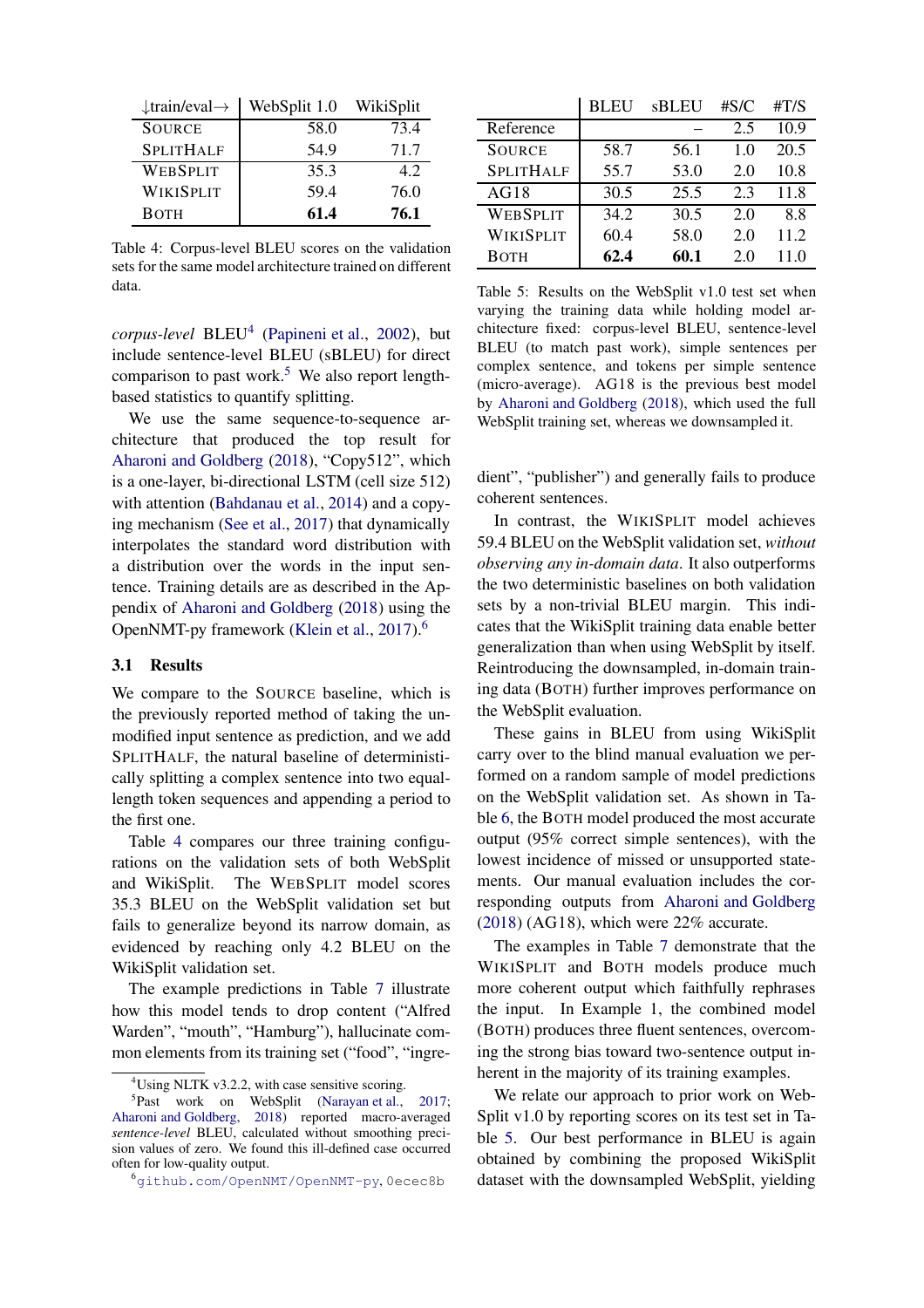| <i>Training</i>  | Unsupported | Missing | Repeated | Correct      |
|------------------|-------------|---------|----------|--------------|
| AG18             | 82          | 45      |          | 26/119 (22%) |
| <b>WEBSPLIT</b>  | 58          | 47      | 13       | 32/100 (32%) |
| <b>WIKISPLIT</b> |             |         | $\theta$ | 91/100 (91%) |
| <b>BOTH</b>      |             |         | 0        | 95/100 (95%) |

Table 6: Manual evaluation results, as counts over the simple sentences predicted by each model for a random sample of 50 inputs from WebSplit 1.0 validation set.

<span id="page-4-1"></span>Example 1 from WebSplit validation set

| <b>Input</b>    | Alan Bean, born in Wheeler, Texas, was a crew member of Apollo 12 where Alfred<br>Worden served as the backup pilot. |
|-----------------|----------------------------------------------------------------------------------------------------------------------|
| AG18            | Alan Bean is a member of the crew of Apollo 12 which was operated by backup                                          |
|                 | pilot. Alan Shepard was born in Texas.                                                                               |
| <b>WEBSPLIT</b> | Alan Bean served as a crew member of Apollo 12. Alan Bean was born in Wheeler.                                       |
| WIKISPLIT       | Alan Bean, born in Wheeler, Texas. He was a crew member of Apollo 12 where                                           |
|                 | Alfred Worden served as the backup pilot.                                                                            |
| <b>BOTH</b>     | Alan Bean was born in Wheeler, Texas. Alan Bean was a crew member of                                                 |
|                 | Apollo 12. Alfred Worden served as the backup pilot.                                                                 |
|                 | <b>Example 2</b> from WikiSplit validation set                                                                       |
| Input           | He is a short, dark grayish - green monster with a beak - like mouth and a cap                                       |
|                 | made out of the upper part of a creature 's skull.                                                                   |
| <b>WEBSPLIT</b> | He is a food found in grayish. grayish monster is an ingredient in grayish.                                          |
| WIKISPLIT       | He is a short, dark grayish - green monster with a beak - like mouth. A cap made                                     |
|                 | out of the upper part of a creature 's skull.                                                                        |
| <b>BOTH</b>     | He is a short, dark grayish - green monster with a beak - like mouth. His cap is                                     |
|                 | made out of the upper part of a creature 's skull.                                                                   |
|                 | <b>Example 3</b> from WikiSplit validation set                                                                       |
| Input           | Der beglückte Florindo is an opera composed by Handel in Hamburg in 1708 as                                          |
|                 | part of a double opera, the other part being Die verwandelte Daphne.                                                 |
| <b>WEBSPLIT</b> | Handel opera is the publisher of the opera opera. Handel is the capital of 1708.                                     |
| WIKISPLIT       | Der beglückte Florindo is an opera composed by Handel in Hamburg in 1708. It                                         |
|                 | was part of a double opera, the other part being Die verwandelte Daphne.                                             |
| <b>BOTH</b>     | Der beglückte Florindo is an opera composed by Handel in Hamburg in 1708 as part                                     |
|                 | of a double opera. The other part being Die verwandelte Daphne.                                                      |

<span id="page-4-0"></span>Table 7: Example model predictions for items from each validation set. AG18 gives the output of the Copy512 model of [Aharoni and Goldberg](#page-5-10) [\(2018\)](#page-5-10), while the other outputs are from our models trained on the corresponding data.

a 32 point improvement over the prior best result.

## 4 Conclusion and Outlook

Our results demonstrate a large, positive impact on the split-and-rephrase task when training on large, diverse data that contains some noise. This suggests that future improvements may come from finding other such sources of data as much as from modeling. The new WikiSplit dataset is intended as training data, but for further progress on the

split-and-rephrase task, we ideally need evaluation data also derived from naturally occurring sentences, and an evaluation metric that is more sensitive to the particularities of the task.

## 5 Acknowledgments

Thanks go to Kristina Toutanova and the anonymous reviewers for helpful feedback on an earlier draft, and to Roee Aharoni for supplying his system's outputs.